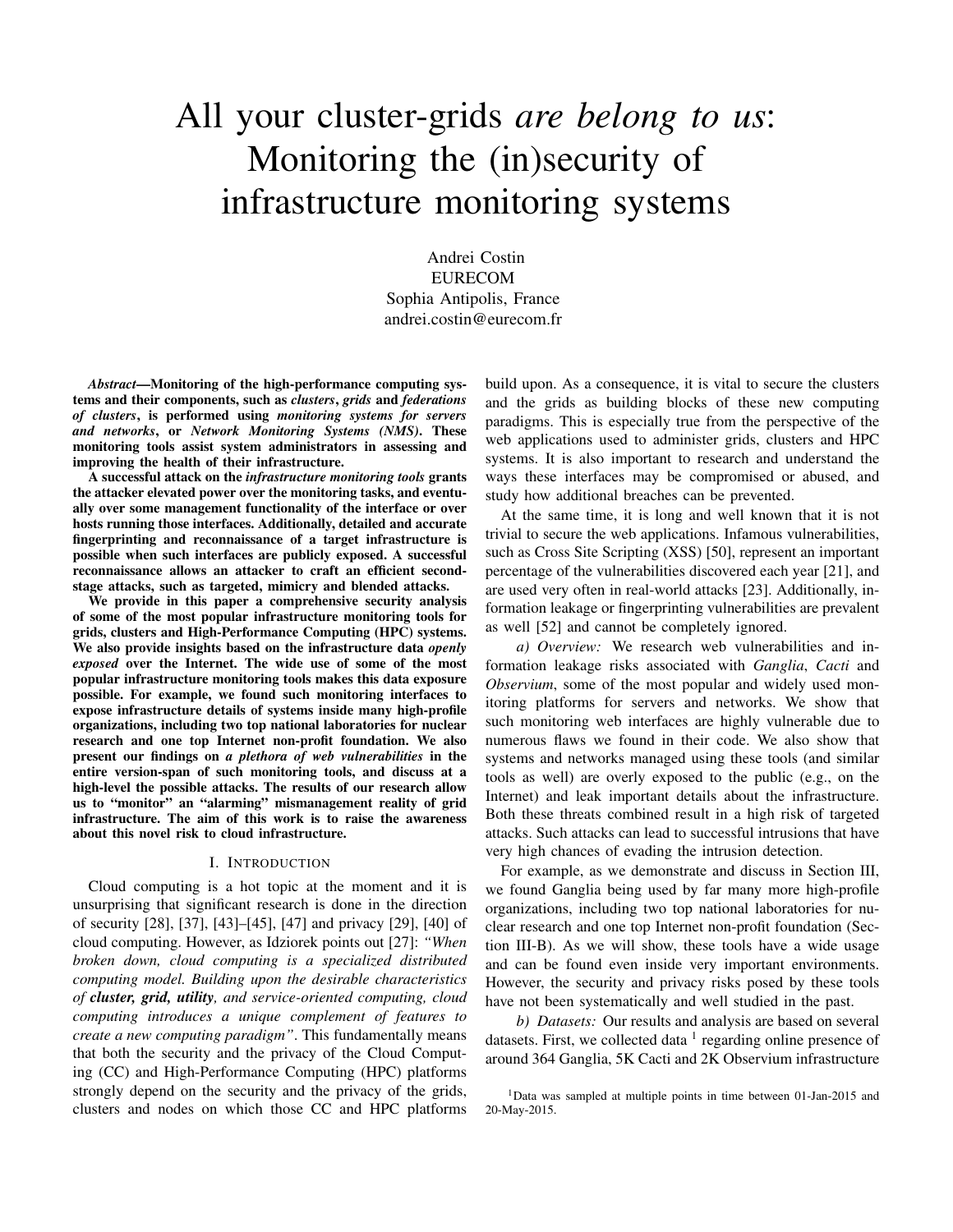monitoring web interfaces. Second, we collected entire versionspans of these tools and analyzed them for web interface vulnerabilities. The tools we analyzed are: 25 Ganglia versions, 35 Cacti packages, 4 Job Monarch releases, and 1 Observium version.

*c) Contributions:* Our contributions are as follows:

- We are the first to systematically analyze at large scale the risks and vulnerabilities posed by the use of web monitoring tools for grids, clusters and HPC systems.
- We collect and analyze the internal details of networks and systems of a large number of grid and cluster environments. We also present the risks of such data being openly available to the large public in general, and to potential attackers in particular.
- We reveal multiple vulnerabilities in *Ganglia*, *Cacti* and *Observium* – some of the most popular and widely used NMS tools for grids, clusters and HPC systems.

*d) Paper Outline:* This paper is organized as follows. Section II presents an overview of grids, clusters and infrastructure monitoring tools. In Section III and Section IV we discuss the information leakage problem, analyze systems exposed online and present our findings on vulnerabilities, along with the security impact of all these findings. In Section V we discuss possible attacks and countermeasures. Section VI presents ethical aspects of our work. We explore the related work in Section VII and conclude with Section VIII.

# II. OVERVIEW OF GRIDS, CLUSTERS AND INFRASTRUCTURE MONITORING TOOLS

Grids, clusters and HPC systems are essentially large-scale distributed infrastructures of servers and networks. Managing and monitoring those servers and networks is not a trivial task. For such tasks, specialized management and monitoring software exists. There are many popular free and open-source tools to monitor servers and networks, such as Monit [8], Munin [9], Nagios [10], Zabbix [16], Zenoss [17], Collectd [4], Argus [2]. Finally, Ganglia [6], [36], Cacti [3] and Observium [11] are some of the most popular and widely used NMS platforms.

## *A. Ganglia Summary*

Ganglia is *"a scalable distributed monitoring system for high-performance computing systems such as clusters and grids"* [6]. It is being used in various ways in many different large-scale clusters, including systems *"for advanced applications in scientific computing, simulation, and modeling"* [36] (Millennium HPC Cluster [42]), as well as in *"the acceleration of cancer research, specifically investigation into the human genome, bioinformatics, protein structure prediction, and large-scale computer simulations"* [36] (SUNY Buffalo HPC Cluster [14]). Ganglia is officially used by more than several dozens of high-profile enterprises and organizations<sup>2</sup>.

<sup>2</sup>http://ganglia.info/#text-9, "Who uses Ganglia?" section

*a) Ganglia Monitor Daemon (*gmond*):* The Ganglia Monitoring Daemon (gmond) is running on every cluster node that is configured for Ganglia monitoring. Its main function is to monitor the state changes in the monitored host and subsequently to announce the relevant changes. Finally, it listens to all other Ganglia nodes for their states and responds the queries with an XML-encoded information about the cluster state. By default it listens on port 8649 and the wide accessibility of this port exposes the nodes to new information leak risks.

*b) Ganglia Meta Daemon (*gmetad*):* The Ganglia Meta Daemon (gmetad) gathers the monitoring information from connected data sources, such as other gmond and gmetad instances. It then saves this information to local databases and exports the concatenation of all data sources as XML. The Ganglia Meta Daemon works as a backend for the Ganglia Web Frontend. It aggregates the historical information and can export XML-encoded summaries. These summaries can then be used by the web interface to display useful snapshots and present evolutions for all the nodes that Ganglia monitors. By default it listens on port 8652 and the wide accessibility of this port exposes the entire cluster to new information leak risks.

*c) Ganglia Web Frontend (*ganglia-web*):* The Ganglia Web Frontend presents a real-time snapshot of the information collected by the gmetad daemon on which it depends. It displays in a meaningful way the monitoring data to the administrators of the infrastructure. For example, it can graph and display the resource utilization (e.g., CPU, memory, storage, network) over a past period of time (e.g., year, month, week, day, hour).

*d) Ganglia Remote Execution Daemon (*gexecd*):* Ganglia's gexecd is a scalable cluster remote execution system. Its purpose is to provide remote execution of distributed jobs in a fast and cryptographically-authenticated way. It is designed to scale on infrastructures containing thousands of nodes, and it does so in a highly robust manner. By default gexecd runs on port 2875 and the wide accessibility of this port exposes the entire cluster to new risks of intrusion (e.g., buffer overflows, unauthorized remote command execution).

*e) Job Monarch (*jobmonarch*):* Job Monarch, which stands for "Job Monitoring and Archiving", provides batch job monitoring and archiving, as well as a graphical overview of the clusters and assorted batch systems. It is an add-on for Ganglia and is usually accessible within Ganglia's URL (e.g., http://host/ganglia/addons/job\_monarch).

## *B. Cacti Summary*

Cacti is *"a complete network graphing solution"* [3]. It is also widely used in clusters and HPC systems similar to the ones managed by Ganglia. For example, Cacti is used in seismic monitoring networks [35] and in traffic monitoring of campus networks [26].

#### *C. Observium Summary*

Observium is *"an autodiscovering network monitoring platform supporting a wide range of hardware platforms and operating systems including Cisco, Windows, Linux, HP, Juniper,*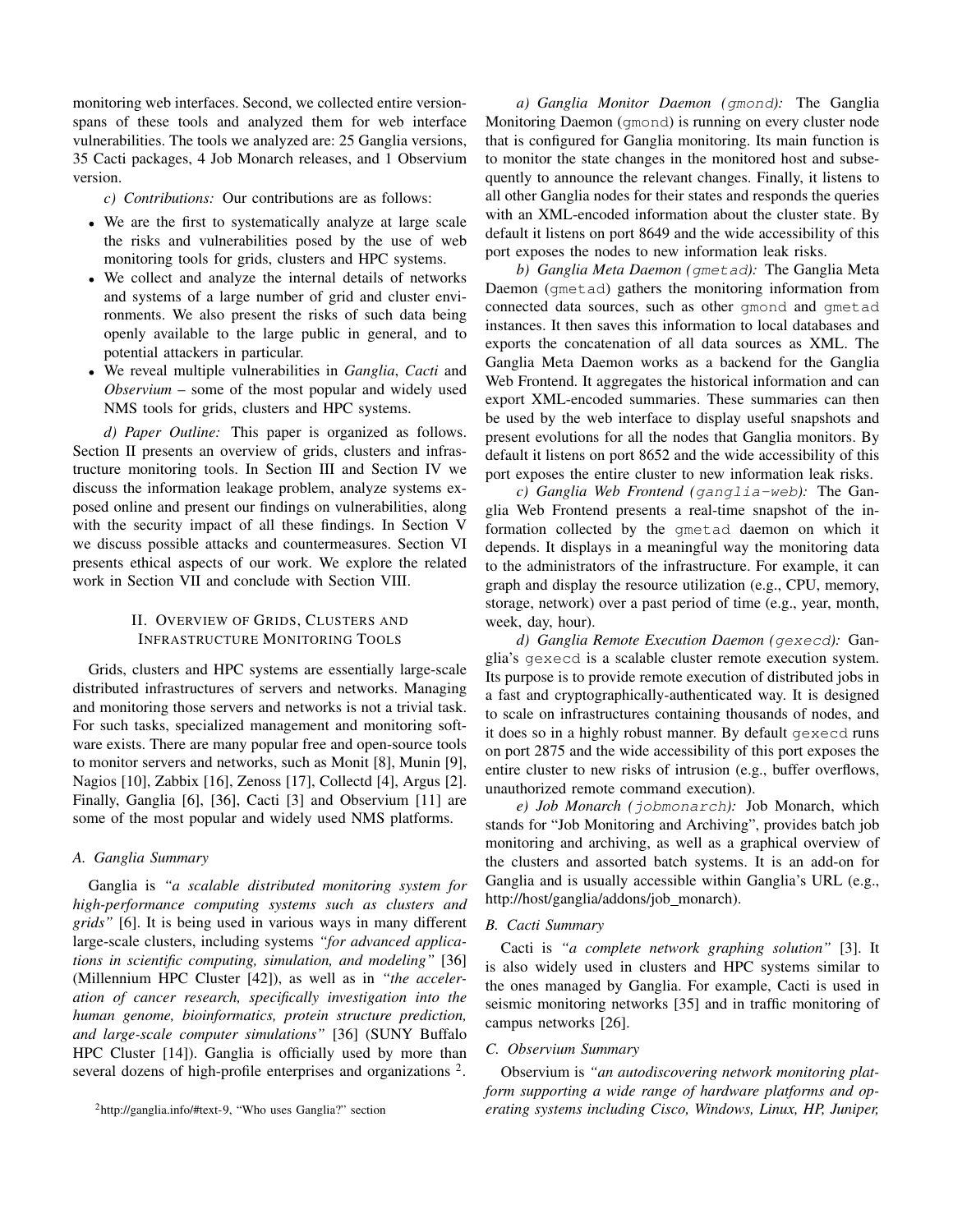*Dell, FreeBSD, Brocade, Netscaler, NetApp and many more. Observium seeks to provide a powerful yet simple and intuitive interface to the health and status of your network."* [11].

## III. INFRASTRUCTURE INFORMATION LEAKS AND EXPOSED ONLINE SYSTEMS

## *A. Ganglia Info Leaks*

In this section we argue and show that information leakage from Ganglia systems present a serious threat. Our hypothesis is also indirectly confirmed by the fact that various vulnerability scanners already integrate modules to detect and alert on such information leaks  $3$ . There are several advantages for an attacker to (ab)use information leakage from infrastructure monitoring systems. First, collecting this information is minimally intrusive compared to other approaches. For example, crawling of the exposed monitoring interfaces can be throttled and disguised as web search engine spiders. Second, contrary to other side-channel techniques to fingerprint the computing architecture and the OS/kernel version (e.g., NMAP's stack-based probing), the information provided by Ganglia and its gmond daemon is extremely accurate <sup>4</sup>. This makes the reconnaissance based on Ganglia's reports to be very precise and thus highly valuable from an attacker viewpoint. A successful and very accurate reconnaissance allows an attacker to craft efficient second-stage attacks (e.g., mimicry, blended, targeted [39], [46], [55]), and can help a successful intrusion to evade detection.

*a) Overview of exposed online systems:* Using Shodan and Google Search, we were able to find at least 364 Ganglia web interfaces which are openly accessible to the public. These interfaces overall manage around 43K hosts, configured into 1370 clusters, which are in turn partitioned into 490 grids. In Table I we summarized the geographical distribution of those web interfaces and the clusters they manage.

*b) Distribution of OS kernel versions:* We analyzed OS kernel details of the 43K hosts under the management of the 364 Ganglia web interface we found. These hosts run at least 411 kernel sub-version based on 120 main kernel versions. The most popular main kernel version is 2.6.32, containing at least 1600 vulnerabilities [5] and running on 38% of the reported host. Further analysis of OS kernel versions revealed that only 9 hosts are running grsecurity [7] enhanced kernels and only 6 hosts have kernels built from hardened-sources repository. Additionally, we found 45 hosts running kernels with amzn tag, which prompts us to conclude that such hosts are part of some Amazon Web Services (AWS) cloud computing setup. This is not a surprise, since in some cases top IT&C companies deployed some of theirs *production* Ganglia monitoring nodes onto AWS and made them publicly available. On the same note, we discovered that a top national nuclear research laboratory has its own kernel distribution which runs on at least 1696 hosts. Finally, to our surprise, we found 16 hosts running on ARM platforms and 4 hosts running on PowerPC processors.

*c) Distribution of HTTP and HTTPS usage:* We also analyzed how the HTTP and HTTPS usage is distributed among those 364 Ganglia web interfaces discovered online. Unsurprisingly, 322 of those interfaces run over plain HTTP, while the rest of 42 run over various HTTPS setups. However, to our surprise around 26 interfaces (i.e., 62%) are running *untrusted HTTPS* setups (e.g., self-signed, wrong domain, expired) and only 16 are running trusted HTTPS configurations<sup>5</sup>. Finally, it is surprising that while simple countermeasures to these insecure configurations exist (Section V-C), they are not implemented. This confirms that the monitoring of grids and clusters is not considered to pose a serious threat to organizations. It also confirms that infrastructure monitoring systems suffer from very poor secure management oversight.

Below we discuss several other Ganglia's components that can expose the infrastructure to additional risks.

*d) Ganglia Monitor Daemon (*gmond*):* We ran a query on Shodan [12] for the gmond nodes and present the summary of results in Table I. In fact, we found around 40K public IP addresses that expose this port and serve the XML descriptions of their clusters. For an attacker, the advantage of using the XML from the gmond is that it can be parsed and processed easier and more reliably than the HTML pages crawled from the Ganglia Web Frontend.

TABLE I DISTRIBUTION AND COUNTS OF UNIQUE HOSTS, SPLIT BY GANGLIA'S MODULE AND COUNTRY OF HOSTS' IP.

| Country (iso2 code) | Ganglia Gmond | Ganglia Web Frontend |
|---------------------|---------------|----------------------|
| US                  | 51%           | 32%                  |
| <b>CN</b>           | 10%           | $4\%$                |
| <b>KR</b>           | 8%            | 8%                   |
| <b>ES</b>           | 6%            | 3%                   |
| <b>FR</b>           | $4\%$         | 3%                   |
| TW                  | 3%            | 7%                   |
| DE                  | 3%            | 3%                   |
| IТ                  | $\approx 1\%$ | 3%                   |
| <b>CH</b>           | $\ll 1\%$     | 5%                   |
| Others              | 14%           | 32%                  |
| Total (count)       | 39553         | 364                  |

*e) Job Monarch (*jobmonarch*):* Job Monarch can reveal usernames and command lines of distributed programs being run along with their parameters. While the former can pose a privacy risk or expose particular accounts to targeted attacks, the latter can reveal types of programs usually being run and potentially sensitive details passed as arguments, such as credentials, URLs, paths. Using Google Search we were able to confirm there are around  $50K$  search results  $<sup>6</sup>$  likely</sup> providing data from jobmonarch interfaces.

<sup>3</sup>Ganglia Cluster Report Information Disclosure Plugin ID 2492 – http: //www.tenable.com/pvs-plugins/2492

<sup>&</sup>lt;sup>4</sup>gmond is a trusted daemon running on the Ganglia monitored nodes.

<sup>5</sup>We did not check if those suffer from other SSL or TLS vulnerabilities.

<sup>6</sup>This is not a count of unique hosts. Triage and deduplication is required, and is left as future work.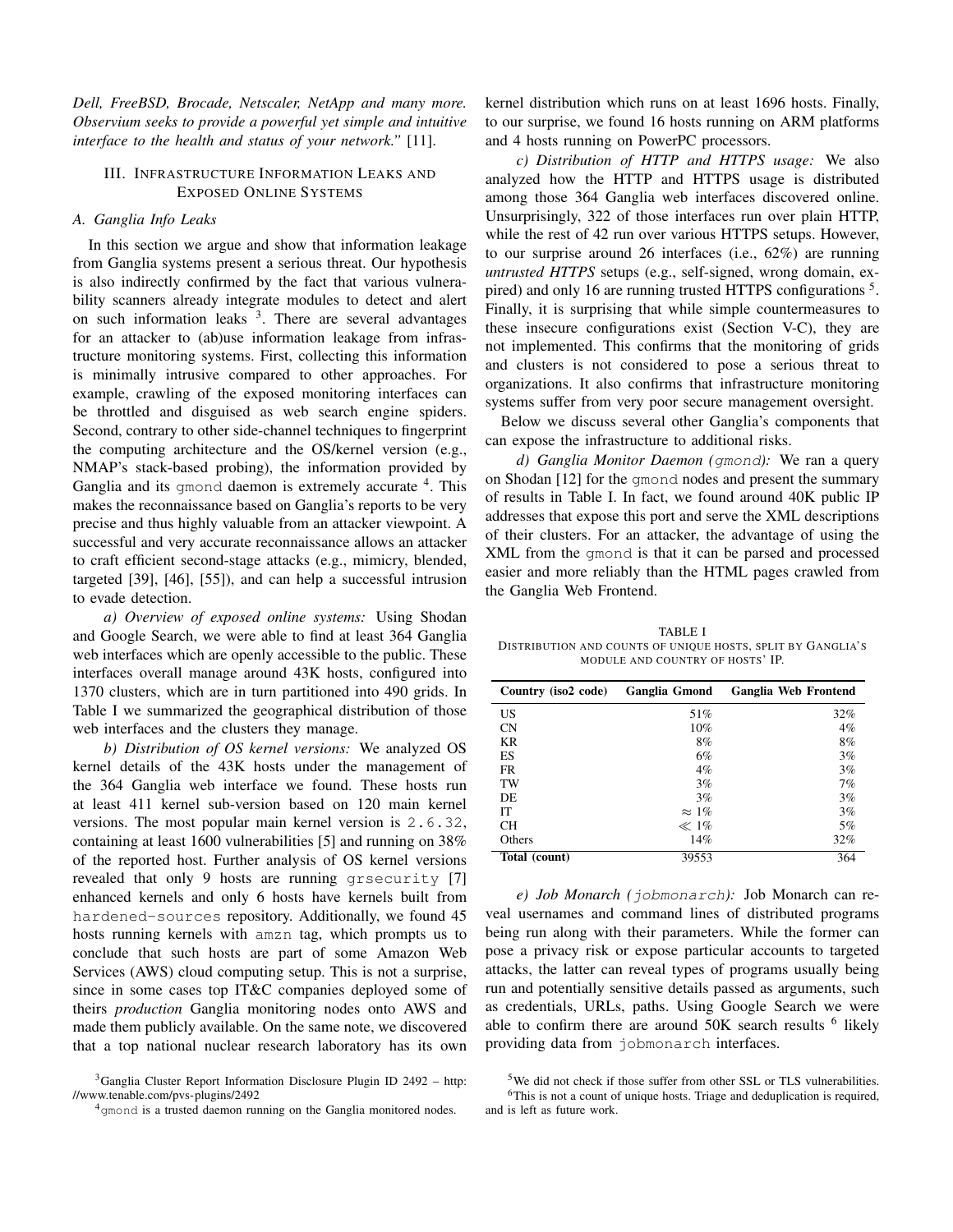## *B. Ganglia Info Leak – Case Study*

We found an openly accessible Ganglia web interface monitoring the grid of a large non-profit Internet organization. Many online projects and some software packages depend on resources and APIs provided by this organization. Surprisingly, Ganglia monitoring interface of this organization is largely open to the public. We discovered that this organization's infrastructure consists of 54 different clusters having specific function (e.g., application API, load balancers, multimedia processing), totaling 1K hosts and summing up around 25K CPUs. Additionally, the hosts within this particular grid run 51 different kernel sub-versions based on 5 different kernel main versions<sup>7</sup>. The kernel sub-version  $3.13.0 - 24$ -generic is deployed on nearly 50% hosts within this grid.

#### *C. Cacti and Observium Info Leaks*

Shodan and Google Search queries returned around 5K Cacti and 2K Observium online web interfaces. Random sampling showed that more than 80% of them are password protected.

#### IV. VULNERABILITY ANALYSIS

## *A. General Overview*

*a) Static Analysis:* Static analysis is the process of testing an application by examining its source code, byte code or application binaries for conditions leading to a security vulnerability, without actually running it. This approach to testing has many practical benefits since the tools are often automated and do not require complex setups. Usually static analysis tools require only the source code or the binaries to be provided, and subsequently generate analysis reports. At the same time, static analysis techniques have well known limitations. They cannot find all the vulnerabilities, resulting in a number of missed vulnerabilities, i.e., *False Negatives (FN)*. They also tend to alert on non-vulnerabilities, i.e., *False Positives (FP)*.

Up to date PHP is still the most popular server-side programming language for the web [13], [15]. Due to this fact a number of state of the art static analysis tools for PHP exist [22], [31]. Fortunately, from the code analysis point of view, many of the infrastructure monitoring tools, such as Ganglia, Cacti and Observium, are (partially) written in PHP. We take advantage of this and perform a comprehensive static analysis using RIPS [22], which is a state of the art and open source static analysis tool for PHP.

*b) Dynamic Analysis:* Dynamic analysis is the process of testing the application by running it, and it comes with many benefits. Firstly, the dynamic analysis of the web applications is in general independent from the server-side language of the web application. Secondly, the dynamic analysis can be applied to confirm (part of) the vulnerabilities detected during the static analysis. Finally, dynamic analysis tools provide more accurate analysis results and generally perform a more qualitative validation of the reported vulnerabilities, as opposed to many static analysis tools.





Fig. 1. Vulnerabilities in Ganglia Web Frontend found statically with RIPS. Distribution by Ganglia's version and vulnerability type.



Fig. 2. Vulnerabilities in Ganglia Web Frontend found dynamically with Arachni. Distribution by Ganglia's version and vulnerability type.

There are many dynamic analysis tools to test the security of web applications [18]. For our experiments we used Arachni [1], which is an open source framework written in Ruby. It is designed for penetration testing of web applications and in our experiments we found it to perform well and fast.

*c) General Observations:* Even though Cross-Site Scripting (XSS) and Cross-Site Request Forgery (CSRF) vulnerabilities are usually not considered to be critical, they can have a high impact. Johns [30] discussed in-depth the risks and impact of XSS and CSRF attacks. XSS is an important attack vector in many attack types, as it is an actively used "vehicle" which delivers and deploys the attack payload with no user intervention. This fact is particularly relevant in blended attacks, because those attacks require multiple steps to trigger the exploit and deliver the payload.

## *B. Vulnerabilities in Ganglia Web Frontend*

The Ganglia Web Frontend is written in PHP, therefore we performed static analysis on it using RIPS. The results are summarized in Figure 1. For a more detailed distribution of vulnerabilities for each Ganglia Web Frontend version see Table II.

We also deployed Ganglia on a local testing host and performed dynamic analysis using Arachni. The results are summarized in Figure 2.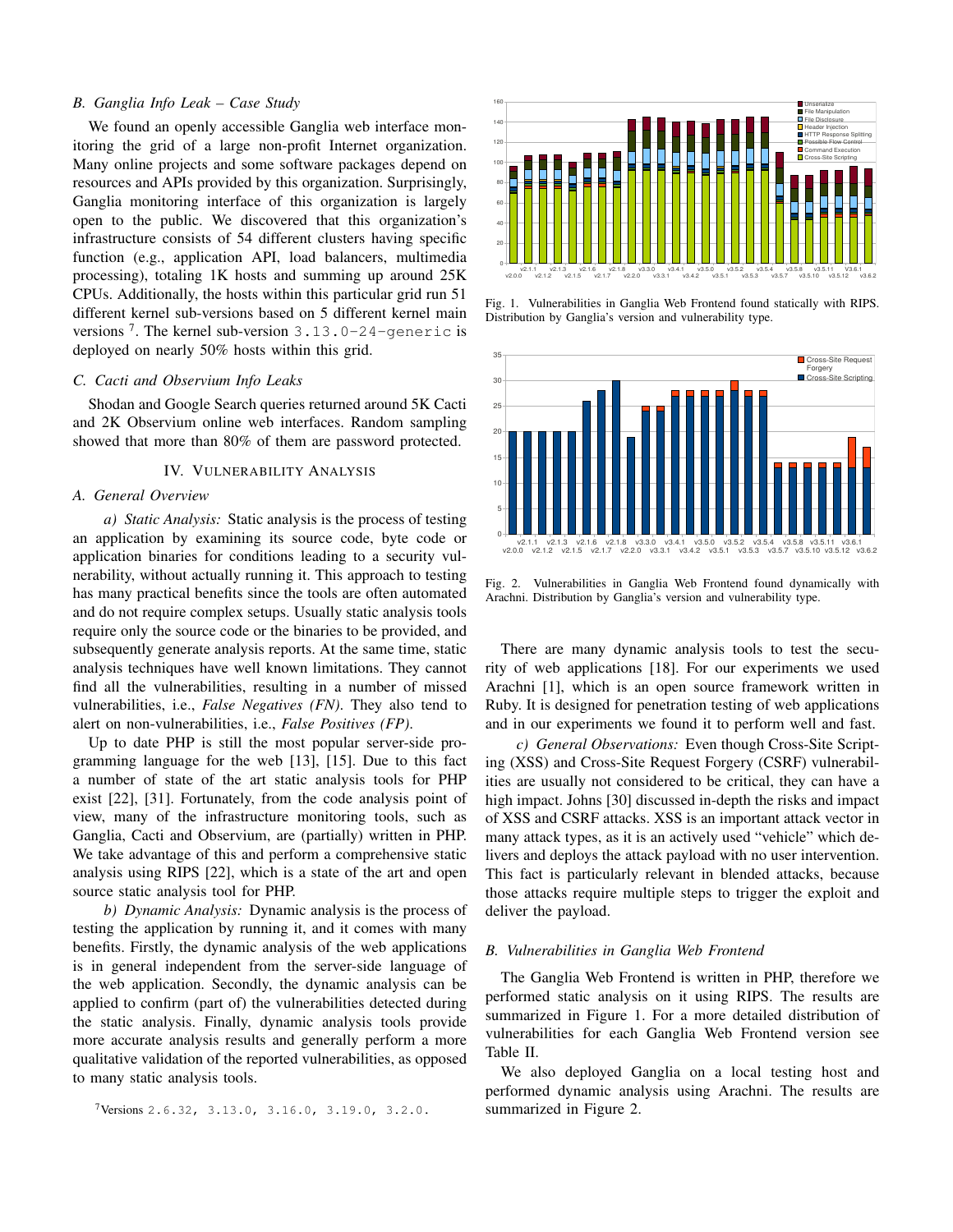*a) General observations:* An important observation is the strong correlation of vulnerability graphs resulting from both static (Figure 1) and dynamic analysis (Figure 2). This also confirms the intuitive level of (in)security for each version.

The correlation clearly shows that versions between v3.3.0 and 3.5.4 (both inclusive) have more potential (static analysis) and actual (dynamic analysis) vulnerabilities than other versions. A possible explanation could be that version v3.3.0 was a rewrite of the previous baseline version (i.e.,  $v2.2.0$ ) and potentially introduced new flaws. It also clearly indicates that grids and clusters running versions between  $v3.5.7$  and  $v3.6.2$  (both inclusive) are exposed to less security vulnerabilities compared to those running any other previous version. It is safe to assume that migrating to one of these version makes it both a desirable and a reasonable choice. At the same time, the graphs show that the latest versions do not necessarily mean "the most secure". We can see that both latest versions, i.e.,  $\forall$ 3.6.1 and  $\forall$ 3.6.2, have more potential *command executions* (static analysis) and actual CSRFs (dynamic analysis).

Finally, to date of this submission Ganglia has very few (only four to this date) CVEs assigned  $8$ . This is in very high contrast to our static and dynamic analysis charts presented in Figure 1 and Figure 2 respectively. While many of the static analysis findings have to go through additional scrutiny, we believe that Ganglia's application security is not enough evaluated, as we have shown.

*b) CVE-2012-3448:* Ganglia's web frontends prior to version v3.5.1 contain an unspecified *Remote Code Execution (RCE)* vulnerability. It allows remote attackers to execute arbitrary PHP code via unknown attack vectors. No other details were published about this vulnerability, except that ASAP actions are urged, such as an upgrade to version  $\nu$ 3.5.1 or a password protection mitigation at least <sup>9</sup>. This particular type of "incomplete" security advisory is a sword with two edges. On the one hand, it prevents script-kiddies from easily exploiting this vulnerability on critical systems by not sharing too many details on the vulnerability. On the other hand, it prevents the system administrators to properly configure their IDS and IPS systems to defend against this particular RCE vulnerability.

We performed a diff analysis between version  $v3.5.1$ and v3.5.0 and isolated the root cause. It is a call to PHP's eval () function that could take potentially unsanitized input from the user via the some HTTP GET parameters, e.g., graph. The exploitable vulnerability relates to the following fragment of code <sup>10</sup>:

```
...
$graph_arguments = NULL;
$pos = strpos($graph, ",");
if ($pos !== FALSE) {
  $graph_report = substr($graph, 0, $pos);
  $graph_arguments =
```

```
8http://cvedetails.com/product/22764/Ganglia-Ganglia-web.html?vendor
id=1473
```

```
9http://ganglia.info/?p=549
```
<sup>10</sup>Simplified and shortened for clarity.

```
substr($graph, $pos + 1);
  $graph = $graph_report;
}
...
eval('$graph_function($rrdtool_graph,' .
    $graph_arguments . ');');
...
```
This analysis allowed us to create a proof-of-concept exploit for a simplified attack scenario. Surprisingly, our data shows that there are around 193 unique hosts on the Internet (i.e., 53% from those we crawled), that are running Ganglia Web Frontend interface with a version number prior to  $v3.5.1$ (i.e., *may* be vulnerable to CVE-2012-3448).

## *C. Vulnerabilities in Job Monarch*

Job Monarch web interface is written in PHP and partially uses PHP APIs exposed by the Ganglia core that hosts the add-on. We used RIPS to statically analyze 4 versions of Job Monarch web interface. Table II presents the detailed distribution of vulnerabilities for each Job Monarch version. As can be seen, there are not many vulnerabilities reported for any of the Job Monarch version. The only issues that look interesting are XSS and *command execution*. After a quick manual check, it seems that the only exploitable vulnerabilities are from XSS category. We leave dynamic analysis and the confirmation of the issues' exploitability as future work.

## *D. Vulnerabilities in Cacti*

Cacti's web interface is written in PHP and we used RIPS to statically analyze 35 versions of it. Table II presents the detailed distribution of vulnerabilities for each available version of Cacti. In contrast with Ganglia, Cacti has a larger documented list of vulnerabilities  $(31 \text{ to this date})$ <sup>11</sup>. It clearly shows that XSS vulnerabilities are a problem for any Cacti version. In fact, nearly more than 100 XSS vulnerabilities are statically reported for each version. At the same time, the total number of XSS static alerts for all Cacti versions approaches an impressive count of 6K. Another interesting observation is that starting from version  $\text{cacti-0.8}.7h$  the number of statically reported *code execution* vulnerabilities spiked. This might be due to new functionality being added, such as one based on eval() function or similar. A version diff between cacti-0.8.7g and cacti-0.8.7h could help find the root cause of the alerts, and we leave this for future work.

Finally, although each version's total number of *code execution* and *command execution* on average is not very high, it could be still beneficial to perform dynamic analysis of Cacti instances. Even though we did not perform dynamic analysis of Cacti web interfaces, we plan this as future work. In addition to the simple dynamic analysis, it would be also interesting to see how many of the Cacti's known CVEs can be actually found using automated tools such as Arachni.

```
11http://www.cvedetails.com/vendor/7458/Cacti.html
```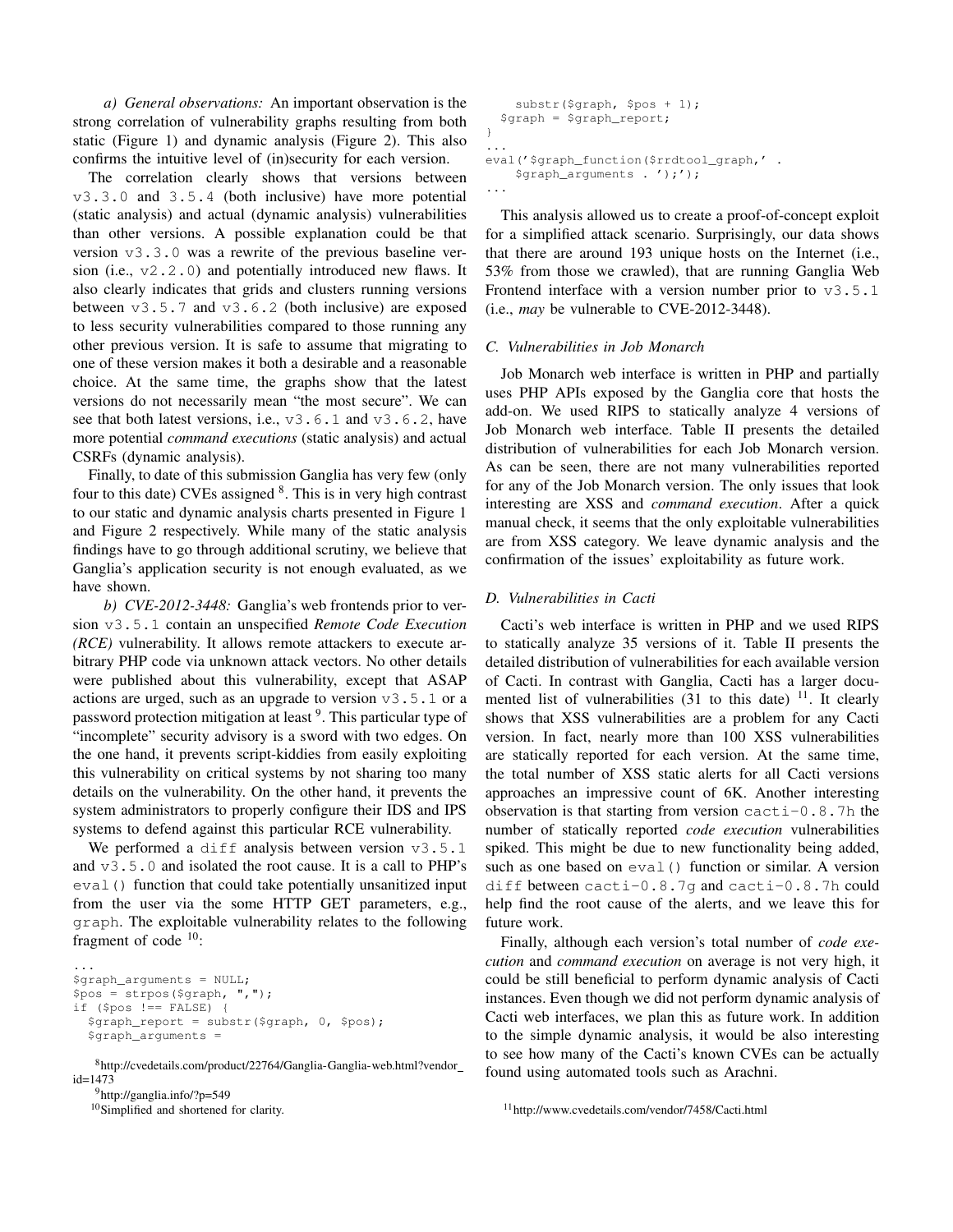## *E. Vulnerabilities in Observium*

Observium's web interface is written in PHP and we used RIPS to statically analyze it. We tested only the latest Community Free version that was available for download. While we did not find any CVE entries publicly reported for Observium, our static analysis tests reported around 80 potential vulnerabilities. Among these, XSS prevails with around 50 vulnerabilities, while *command injection* scores only 2 vulnerabilities. Table II presents the detailed distribution of static analysis vulnerabilities for the latest available version of Observium. We plan to address dynamic analysis of Observium in future work.

#### V. ATTACK SCENARIOS AND COUNTERMEASURES

Below we describe some attack scenarios which are possible when details from the infrastructure monitoring tools are publicly exposed. These scenarios can be used by highly motivated attackers for the purpose of data theft and covert intelligence gathering in public infrastructures (e.g., clouds, clusters, grids).

## *A. Mimicry and Blending Attacks*

Mimicry [34], [51] and blending [24] attacks are well established directions in offensive and defensive [25] security research. Researchers have shown it is possible to use these types of attack to evade Intrusion Detection Systems (IDS). One way to achieve this is for an attack to blend with normal network traffic [33]. Alternatively, the attacks can be crafted to blend with normal program flows and instructions [32], [48].

Therefore, in order to increase their chances of mimicry or blending attacks, the attackers can follow these steps to abuse the information leaks from infrastructure monitoring systems:

- 1) The attackers start by silently monitoring and collecting the data of resources activities. This provides the attackers additional side-channel information about the allocation and activity of computing resources, such as network traffic, CPU usage, memory and storage (Section III). For example, it was shown that a particular pattern of resources usage (e.g., CPU, memory, storage, network) can be associated with particular processes or activities running on a computing platform [43], [56].
- 2) The attackers then use the data learned from the monitoring tools to build that knowledge into advanced automated mimicry attacks.
- 3) Subsequently, the attackers perform malicious activities within the attacked infrastructure (e.g., penetrate further systems and resources). They can also perform attacks towards outside resources from within penetrated infrastructure (e.g., DDoS from penetrated infrastructure to a DDoS victim).
- 4) Finally, by using blending and mimicry attacks, the malicious activity "blends" into the general activity pattern. This in turn provides the attack with higher chances to escape Intrusion Detection Systems (IDS) based on abnormal activity patterns.

## *B. Targeted Attacks*

Similarly to mimicry and blending attacks (Section V-A), an attacker can (ab)use the infrastructure details gathered from openly accessible infrastructure monitoring systems (Section III) in order to target particular systems. For example, this can be done to increase the chances of a successful infrastructure penetration  $12$ , or to target the infrastructure of a particular organization.

The attackers can perform any combination of the below activities in order to increase their penetration success rate:

- 1) The attackers identify of kernel versions that are most likely to be exploitable in a particular infrastructure. For example, Ganglia's Operating System Release metric can be used for this purpose. Also, vulnerablelooking kernel versions that have security hardening or custom patches (e.g., grsecurity) can be filtered out.
- 2) The attackers then identify the reachable IP addresses  $^{13}$ of the hosts running vulnerable kernel versions (above).
- 3) The attackers try to penetrate the targeted infrastructure. For example, the attackers can send a phishing email to the administrator linking to an XSS-vulnerable page of the monitoring interface (Section IV). Alternatively, the attackers can use other ways to deliver the exploits to the hosts running exploitable kernels.
- 4) Finally, potential vulnerabilities in Internet facing daemons (e.g., gmond, gmetad, gexecd) can be used to penetrate the targeted infrastructure or to achieve privilege escalation on those hosts.

## *C. Countermeasures*

There are several methods to perform monitoring while increasing the resilience of monitoring systems against integrity and confidentiality attacks. For example, monitoring tasks can be performed by a separate network of distributed non-dedicated nodes which use zero-knowledge protocols [38].

Complementary to such methods, there are also simple steps that are easy to implement and that can immediately increase the security and privacy of existing deployments. First, it is important to enable password authentication on any part of the monitoring interfaces. For the web frontend, a toolindependent solution is to use HTTP based authentication, e.g., Digest Access Authentication (DAA). An additional level of protection can be achieved by implementing authentication mechanisms based on HTML forms which can be additionally enforced with CAPTCHA. Second, it is advised to reconfigure the monitoring web interfaces from HTTP to HTTPS-only. Of course, the use of untrusted or self-signed HTTPS certificates is discouraged  $^{14}$ . Also, the use of proper CA-signed certificates and non-vulnerable TLS/SSL implementations is necessary for this countermeasure to be effective. Third, whenever possible, it is a good practice to reduce the exposure to the Internet

<sup>&</sup>lt;sup>12</sup>Target infrastructures having hosts that run exploitable old kernels.

<sup>&</sup>lt;sup>13</sup>Public or private IP addresses, depends on the attack entry point.

<sup>14</sup>MITM HTTPS attack tools exist, e.g., https://mitmproxy.org/doc/ howmitmproxy.html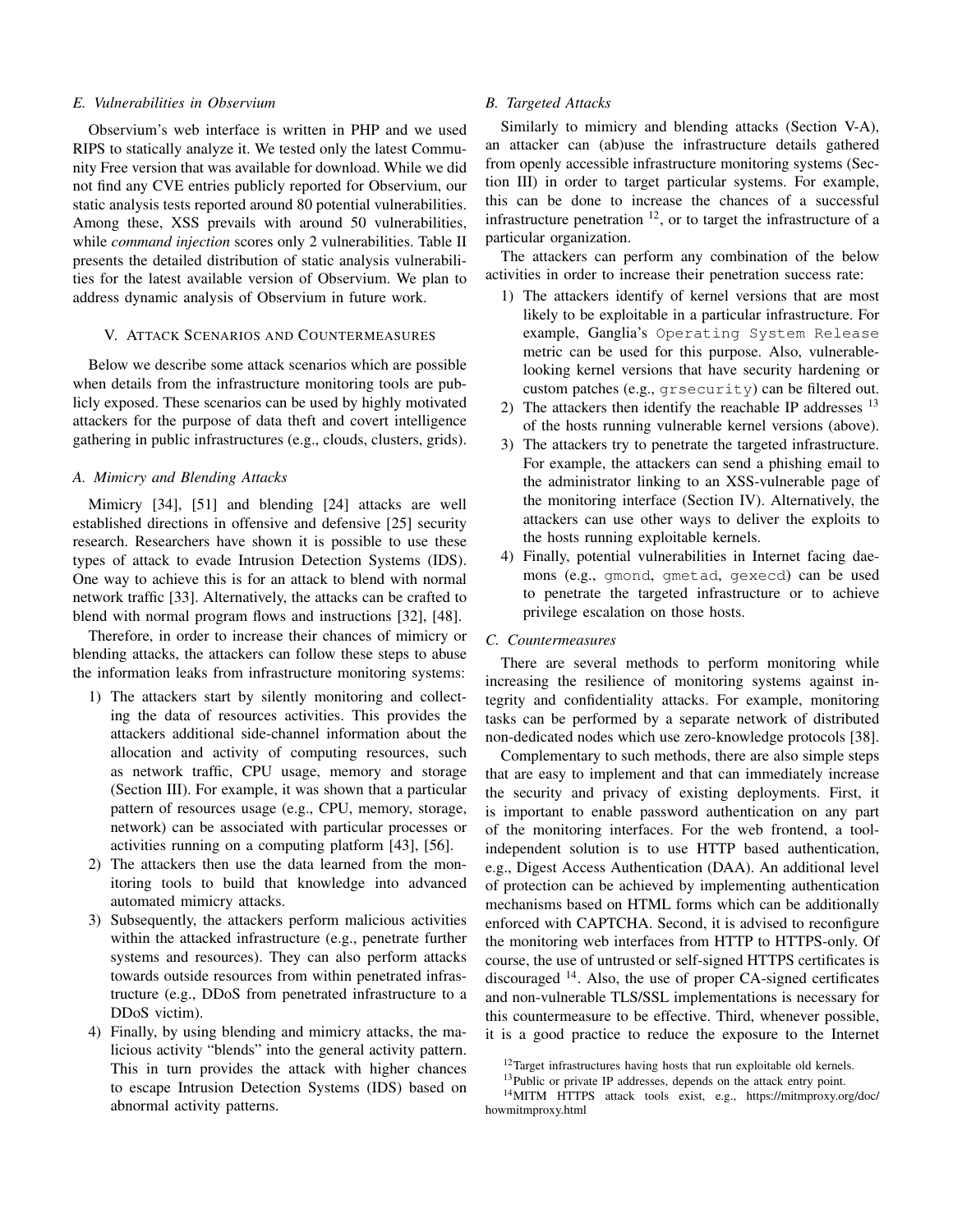of these monitoring web interfaces and daemons. The exposure of devices and web interfaces to the Internet is often a misconfiguration, where exposing those interfaces only to certain LAN segments is often sufficient. If exposure to the Internet is necessary, an IP-based Access Control List (ACL) could help increase the resistance of these interfaces to attack tentatives. Finally, keeping the software up-to-date is of utmost importance. This includes both the infrastructure monitoring tools as well as kernel and operating systems distributions. In addition, security hardening of software is advised whenever possible, such as using grsecurity security enhancement to the Linux kernel.

## VI. ETHICAL CONSIDERATIONS

For this research we were careful to work within ethical and legal boundaries. We follow the *responsible disclosure* policy and do our best to notify the vendors for the vulnerabilities we discovered and confirmed during our experiments. We perform the static and dynamic analysis on private hosts within our lab and no attempt was made to try the exploits on live online systems. At the same time, we perform our data gathering experiments under the assumption that a service providing public access is an implicit authorization to do so. In other words, we access the same amount of publicly available infrastructure data that is accessible to services such as Shodan and Google Search. In fact, most of the data we analyzed comes from services like Shodan and Google Search. Finally, it is important to emphasize that we made no attempt to hack or disrupt the networks and systems within the infrastructures we analyzed. Also, we made no attempt to acquire or exploit nonpublic information within any of those exposed infrastructures.

#### VII. RELATED WORK

*a) Security and Privacy for Grids, Clusters and HPC:* Pourzandi et al. [41] investigated and presented an overview of the security challenges as they apply to clusters. The authors proposed a systematic approach to address the security of clustered systems and networks. Yurcik et al. [54] try to address main challenges faced by system administrators of large HPC deployments. The authors propose *NVisionCC*, a visualization framework for the security of HPC systems. Yurcik and Liu [53] seek to address the user masquerade attacks in HPC clusters, where attacks are enabled by stolen credentials. For this, the authors build SVM classifiers that could classify various categories of users according to their command behavior. Vieira et al. [49] argue that attacks on grids, clusters and clouds can be accomplished stealthy. They also argue that in grid and cloud environments, the classical IDS systems are unable to detect abnormal activities in an effective and efficient manner. The authors developed the Grid and Cloud Computing Intrusion Detection System (GCCIDS). The GCCIDS contains an audit system able to detect grid and cloud environment attacks.

*b) Security and Privacy for Clouds and CC:* Somorovsky et al. [47] performed a security analysis related to Amazon's EC2 public cloud platform and Eucalyptus private cloud framework. In particular, they focused on the analysis of the control interfaces of those frameworks. The authors revealed several highly critical vulnerabilities which include gaining root access to arbitrary virtual machines, as well as the possibility to collect and exfiltrate arbitrary data and files from those cloud platforms. Ristenpart et al. [43] used the Amazon EC2 service as an example and showed it is possible to perform a mapping of the internal cloud infrastructure. Once the mapping is accomplished, it is enough to perform side-channel attacks. Such attacks could be further used to extract data from the targeted virtual machine. Molnar and Schechter [37] demonstrate from a security point of view the advantages and disadvantages of processing data by public cloud providers. They show that cloud usage can result in new types of threats (e.g., jurisdictional, organizational, technological). The authors also present and discuss a set of countermeasures. Idziorek and Tannian [28] show that cloud services that are accessible over the Internet expose various resources that are subject to fraudulent resource consumption. The authors argue that transactions which are specially-crafted, but only differ by the intent and not by the content, are hard to recognize. Therefore, this type of attacks may be difficult to detect or prevent. Pearson et al. [40] assess how issues of privacy, security and trust occur in the context of cloud and grid computing. The authors discuss ways in which those issues could be effectively and efficiently addressed. Bhadauria and Sanyal [19] performed a survey on numerous privacy and security challenges threatening the cloud environments. Finally, Janse and Grance [29] propose *NIST SP 800-144*, a NIST guideline on security and privacy in public cloud computing.

*c) Infrastructure Management Interfaces:* Related to large infrastructure monitoring and management systems, Bruno et al. [20] studied the existing open-source code implementing "looking-glass" web interfaces for BGP routing. They also studied the Internet facing deployments of such web interfaces. The authors argued that similar flaws inside the networks operators can be exploited by attackers with limited resources. For example, this way the attackers can get access to the core Internet infrastructure.

## VIII. CONCLUSION

In this paper we presented a comprehensive security analysis of some of most popular infrastructure monitoring tools for grids, clusters and HPC systems. We analyzed the infrastructure internal data that many of these interfaces provide online to general public. This allowed to analyze various host details, such as OS kernel version, internal IP addresses and network structure of at least 43K hosts that are monitored using these openly accessible interfaces. In addition, we used both static and dynamic analysis on multiple versions of those tools and discovered a plethora of vulnerabilities in their web interfaces. On average, we estimate that around more than a half of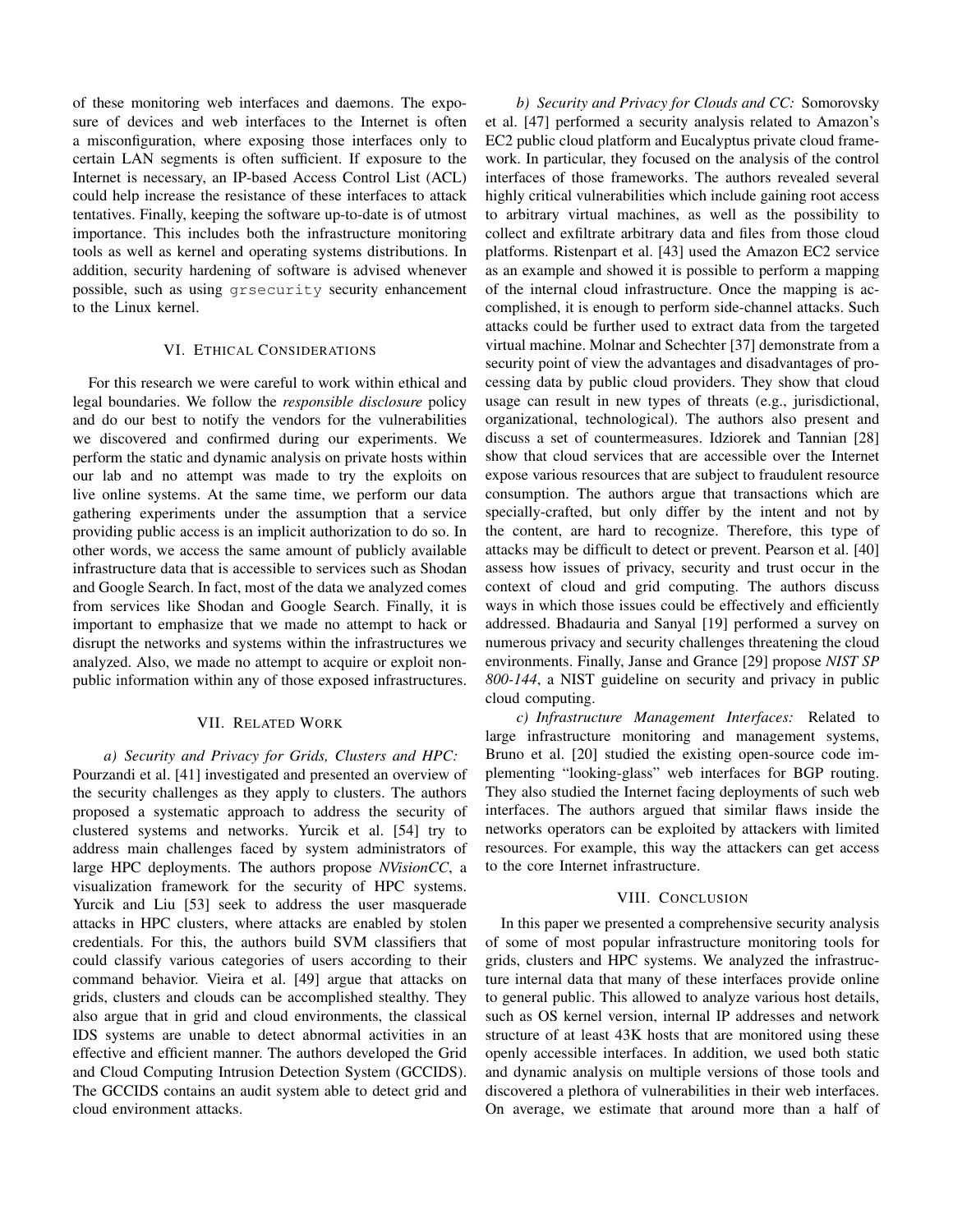the currently deployed Ganglia systems may be vulnerable to *Remote Code Execution (RCE)* under CVE-2012-3448. Finally, we discussed the possible attack scenarios and recommended countermeasures. We conclude that the privacy and security state of monitoring the grids, clusters and HPC systems, as cloud underlying paradigms, is not sufficient and must be improved at the earliest.

#### ACKNOWLEDGMENTS

We thank John Matherly of Shodan search engine for providing generous access to Shodan's data and resources. We also thank the anonymous reviewers and close friends for their comments and suggestions that helped us improve the paper.

#### **REFERENCES**

- [1] Arachni scanner. http://arachni-scanner.com.
- [2] Argus. http://argus.tcp4me.com/.
- [3] Cacti. http://www.cacti.net/.
- [4] Collectd. http://collectd.org/.
- [5] CVEs for Linux Kernel 2.6.32. http://cvedetails.com/version-search.php? vendor=linux&product=&version=2.6.32.
- [6] Ganglia. http://ganglia.info/.
- [7] Grsecurity. https://grsecurity.net/.
- [8] Monit. http://mmonit.com/monit/.
- [9] Munin. http://munin-monitoring.org/.
- [10] Nagios. http://www.nagios.org/.
- [11] Observium. http://www.observium.org.
- [12] Shodan search engine. http://shodan.io.
- [13] Statistics for websites using framework technologies. http://trends. builtwith.com/framework.
- [14] SUNY Buffalo HPC. http://casc.org/meetings/10sep/Furlani.ppt.
- [15] Usage of server-side programming languages for websites. http:// w3techs.com/technologies/overview/programming language/all.
- [16] Zabbix. http://www.zabbix.com/.
- [17] Zenoss. http://www.zenoss.com/.
- [18] J. Bau, E. Bursztein, D. Gupta, and J. Mitchell. State of the Art: Automated Black-Box Web Application Vulnerability Testing. In *IEEE Symposium on Security and Privacy*, 2010.
- [19] R. Bhadauria and S. Sanyal. Survey on security issues in cloud computing and associated mitigation techniques. *arXiv:1204.0764*, 2012.
- [20] L. Bruno, M. Graziano, D. Balzarotti, and A. Francillon. Through the looking-glass, and what eve found there. In *USENIX Workshop on Offensive Technologies (WOOT)*. USENIX Association, 2014.
- [21] S. Christey and R. A. Martin. Vulnerability type distributions in CVE. *Mitre Report*, 2007.
- [22] J. Dahse and T. Holz. Simulation of Built-in PHP Features for Precise Static Code Analysis. In *ISOC Network and Distributed System Security Symposium (NDSS)*, 2014.
- [23] Firehost. The Superfecta Report Special Edition. 2013.
- [24] P. Fogla, M. I. Sharif, R. Perdisci, O. M. Kolesnikov, and W. Lee. Polymorphic Blending Attacks. In *USENIX Security Symposium*, 2006.
- [25] J. T. Giffin, S. Jha, and B. P. Miller. Automated discovery of mimicry attacks. In *International Symposium on Recent Advances in Intrusion Detection (RAID)*. Springer, 2006.
- [26] L. Y. L. J. Z. Haiyan. The application of cacti in the campus network traffic monitoring [j]. *Computer & Telecommunication*, 2008.
- [27] J. Idziorek. Exploiting cloud utility models for profit and ruin. 2012.
- [28] J. Idziorek and M. Tannian. Exploiting cloud utility models for profit and ruin. In *Cloud Computing (CLOUD), 2011 IEEE International Conference on*. IEEE, 2011.
- [29] W. Jansen and T. Grance. Nist sp 800-144. guidelines on security and privacy in public cloud computing. 2011.
- [30] M. Johns. Code-injection Vulnerabilities in Web ApplicationsExemplified at Cross-site Scripting. *it-Information Technology Methoden und innovative Anwendungen der Informatik und Informationstechnik*, 2011.
- [31] N. Jovanovic, C. Kruegel, and E. Kirda. Pixy: A Static Analysis Tool for Detecting Web Application Vulnerabilities (Short Paper). In *IEEE Symposium on Security and Privacy*, 2006.
- [32] H. G. Kayacik and A. N. Zincir-Heywood. Mimicry attacks demystified: What can attackers do to evade detection? In *Privacy, Security and Trust, 2008. PST'08. Sixth Annual Conference on*. IEEE, 2008.
- [33] O. Kolesnikov and W. Lee. Advanced polymorphic worms: Evading IDS by blending in with normal traffic. 2005.
- [34] C. Kruegel, E. Kirda, D. Mutz, W. Robertson, and G. Vigna. Automating mimicry attacks using static binary analysis. In *USENIX Security Symposium*. USENIX Association, 2005.
- [35] G. LI, L.-x. ZHOU, X.-l. WANG, S.-c. QI, H.-q. YAO, and J.-y. SUN. Application of open source systems in the seismic monitoring network [j]. *Northwestern Seismological Journal*, 2011.
- [36] M. L. Massie, B. N. Chun, and D. E. Culler. The ganglia distributed monitoring system: design, implementation, and experience. *Parallel Computing*, 2004.
- [37] D. Molnar and S. E. Schechter. Self Hosting vs. Cloud Hosting: Accounting for the Security Impact of Hosting in the Cloud. In *Workshop on Economics of Information Security (WEIS)*, 2010.
- [38] M. Montanari and R. H. Campbell. Attack-resilient compliance monitoring for large distributed infrastructure systems. In *Network and System Security (NSS), 2011 5th International Conference on*. IEEE, 2011.
- [39] M. Moses. Network and service reconnaissance. 2013.
- [40] S. Pearson and A. Benameur. Privacy, security and trust issues arising from cloud computing. In *Cloud Computing Technology and Science (CloudCom), Second International Conference on*. IEEE, 2010.
- [41] M. Pourzandi, D. Gordon, W. Yurcik, and G. A. Koenig. Clusters and security: distributed security for distributed systems. In *Cluster Computing and the Grid, 2005. CCGrid 2005. IEEE International Symposium on*. IEEE, 2005.
- [42] U. B. M. Project. Millennium project web page. http://www.millennium. berkeley.edu, 1999.
- [43] T. Ristenpart, E. Tromer, H. Shacham, and S. Savage. Hey, you, get off of my cloud: exploring information leakage in third-party compute clouds. In *ACM Conference on Computer and Communications Security (CCS)*. ACM, 2009.
- [44] S. Sengupta, V. Kaulgud, and V. S. Sharma. Cloud computing security– trends and research directions. In *Services (SERVICES), 2011 IEEE World Congress on*. IEEE, 2011.
- [45] P. Sharma, S. K. Sood, and S. Kaur. Security issues in cloud computing. In *High Performance Architecture and Grid Computing*. Springer, 2011.
- [46] E. Skoudis and T. Liston. *Counter hack reloaded: a step-by-step guide to computer attacks and effective defenses*. Prentice Hall Press, 2005.
- [47] J. Somorovsky, M. Heiderich, M. Jensen, J. Schwenk, N. Gruschka, and L. Lo Iacono. All Your Clouds Are Belong to Us: Security Analysis of Cloud Management Interfaces. In *Proceedings of the 3rd ACM Workshop on Cloud Computing Security Workshop*, 2011.
- [48] K. Tan, J. McHugh, and K. Killourhy. Hiding intrusions: From the abnormal to the normal and beyond. In *Information Hiding*. Springer, 2003.
- [49] K. Vieira, A. Schulter, C. Westphall, and C. Westphall. Intrusion detection for grid and cloud computing. *It Professional*, 2009.
- [50] P. Vogt, F. Nentwich, N. Jovanovic, E. Kirda, C. Kruegel, and G. Vigna. Cross Site Scripting Prevention with Dynamic Data Tainting and Static Analysis. In *ISOC Network and Distributed System Security Symposium (NDSS)*, 2007.
- [51] D. Wagner and P. Soto. Mimicry attacks on host-based intrusion detection systems. In *ACM Conference on Computer and Communications Security (CCS)*. ACM, 2002.
- [52] WhiteHat. Website Security Statistics Report. *WhiteHat Report*, 2013.
- [53] W. Yurcik and C. Liu. A first step toward detecting SSH identity theft in HPC cluster environments: discriminating masqueraders based on command behavior. In *Cluster Computing and the Grid, 2005. CCGrid 2005. IEEE International Symposium on*. IEEE, 2005.
- [54] W. Yurcik, X. Meng, and N. Kiyanclar. Nvisioncc: a visualization framework for high performance cluster security. In *Proceedings of the 2004 ACM workshop on Visualization and data mining for computer security*. ACM, 2004.
- [55] M. Zalewski. *Silence on the wire: a field guide to passive reconnaissance and indirect attacks*. No Starch Press, 2005.
- [56] Y. Zhang, A. Juels, A. Oprea, and M. K. Reiter. Homealone: Coresidency detection in the cloud via side-channel analysis. In *IEEE Symposium on Security and Privacy*. IEEE, 2011.